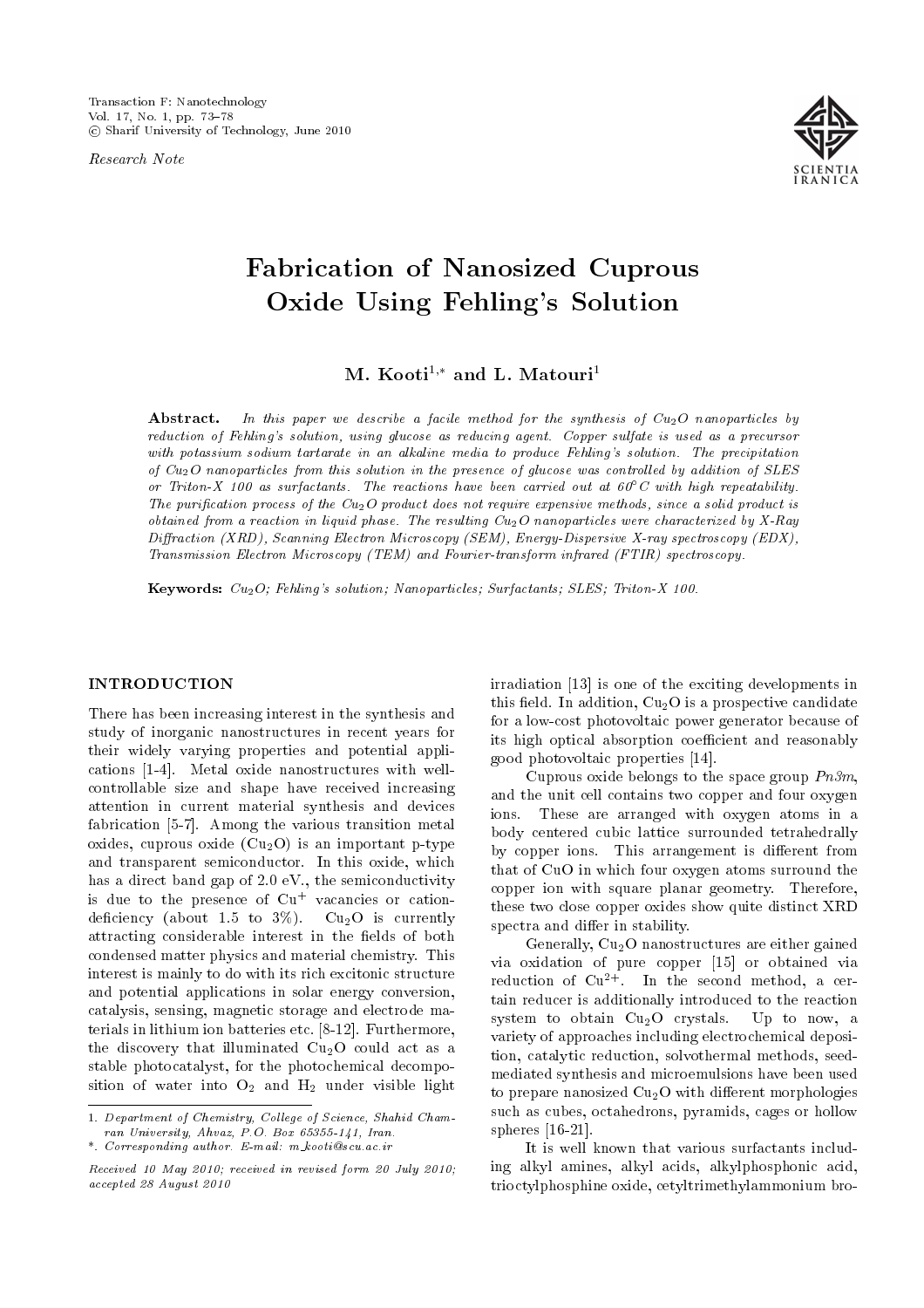mide (CTAB), Sodium Dodecyl Sulfate (SDS) and Triton-X 100 are frequently used as capping agents to tailor the crystal shape in high-temperature solution phase synthesis [22-29]. Although there are enormous quantity of reports for the synthesis of nanosized  $Cu<sub>2</sub>O$  with different morphologies, it is important to note that most of these techniques have commonly resulted in a simultaneous growth of CuO and  $Cu<sub>2</sub>O$ nanocrystals or  $Cu<sub>2</sub>O$  nanoparticles modified with CuO monolayer shell [30,31]. Some reported procedures for the preparation of nanostructured  $Cu<sub>2</sub>O$  required the use of either various complex or lengthy and cumbersome materials [32,33]. Hence, the ability to grow high quality nanoparticles is so far limited for  $Cu<sub>2</sub>O$ , and developing effective and facile methods for the preparation of high-quality  $Cu<sub>2</sub>O$  nanocrystals is still in progress. In this paper, we demonstrate a facile and reproduceable method for synthesizing high-quality  $Cu<sub>2</sub>O$  nanoparticles using the familiar Fehling's solution. This solution was easily reduced by glucose in the presence of either Triton-X 100 or SLES (Sodium Laureth Sulfate) surfactants to afford  $Cu<sub>2</sub>O$ nanocrystals in quantitative yield.

## EXPERIMENTAL PROCEDURE

#### Materials

All the chemicals including  $CuSO<sub>4</sub>$ .5H<sub>2</sub>O, potassium sodium tartarate tetrahydrate, Triton-X 100, sodium laureth sulfate and NaOH were of analytical grade and were used as received from either Merck or Fluka without further purification.

#### Preparation of Cu<sub>2</sub>O Nanoparticles

Fehling's solution which is comprised of equal parts of the following solutions was first made:

Solution 1: Was made by dissolving of copper (II) sulfate pentahydrate (6.9 g 0.02 mol) in distilled water  $(100 \text{ mL}).$ 

Solution 2: Was made by dissolving of potassium sodium tartarate tetrahydrate (34.6 g) and sodium hydroxide (12 g) in distilled water (100 mL).

50 mL of each of the above solutions were mixed together in a beaker and Triton X-100 or SLES  $(2 g)$ was added to the mixture and vigorously stirred for 15 m. To this mixture, aqueous solution containing 5 g of glucose in 50 mL water was added and the whole content was then heated at  $60^{\circ}$ under continuous stirring. A brick-red solid of  $Cu<sub>2</sub>O$  precipitated after a short period of reaction time. The solid was filtered off, washed with deionized water (3 times) and ethanol  $(2 \text{ times})$  and it was dried in an oven at 80 $\degree$ C for 3 h to afford nanosized Cu<sub>2</sub>O, 1.38 g (97% yield based on the used copper sulfate; each mole of copper sulfate produces 0.5 mole of  $Cu<sub>2</sub>O$ .

## Characterization

Characterization of the as-prepared  $Cu<sub>2</sub>O$  nanoparticles was carried out by different techniques. The morphologies and compositions of the  $Cu<sub>2</sub>O$  nanoparticles were examined by Scanning Electron Microscopy (SEM), using a LEO 1455 VP equipped with an energydispersive.  $X-Ray$  Diffraction  $(XRD)$  patterns were recorded with a Philips analytical X-ray diffractometer using CuK $\alpha$  radiation ( $\lambda = 1.54056$  Å). The TEM images were taken using a LEO 906 E transmission electron microscope.

#### RESULTS AND DISCUSSION

Fehling's solution contains tartarate ion in addition to  $Cu^{2+}$  and sodium hydroxide. The tartarate ion acts as a complexing agent to keep the copper ion in solution. The coordination mode of the bidentate tartarate ligand to the copper metal is shown below:



Without tartarate ions, cupric hydroxide,  $Cu(OH)_2$ , would instantly precipitate from the basic solution of  $Cu^{2+}$ . However, heating of Fehling's solution in the presence of a mild reducing agent, such as glucose, causes the reduction of  $Cu^{2+}$  to  $Cu^{+}$ . The tartarate ion is unable to complex cuprous ion  $Cu<sup>+</sup>$ , so the reduction of  $Cu^{2+}$  to  $Cu^{+}$  by reducing sugars results in the formation of an orange to red precipitate of  $Cu<sub>2</sub>O$ . In fact, the contact of cupric ion  $(\overline{\mathrm{Cu}}^{2+})$  in the tartarate complex with the aldehyde group of glucose molecule reduces it to a cuprous ion, which then precipitates as red Cu2O and the aldehyde is oxidized to a carboxylic acid. The chemical reaction which occurs in this process can be shown in the following equation:

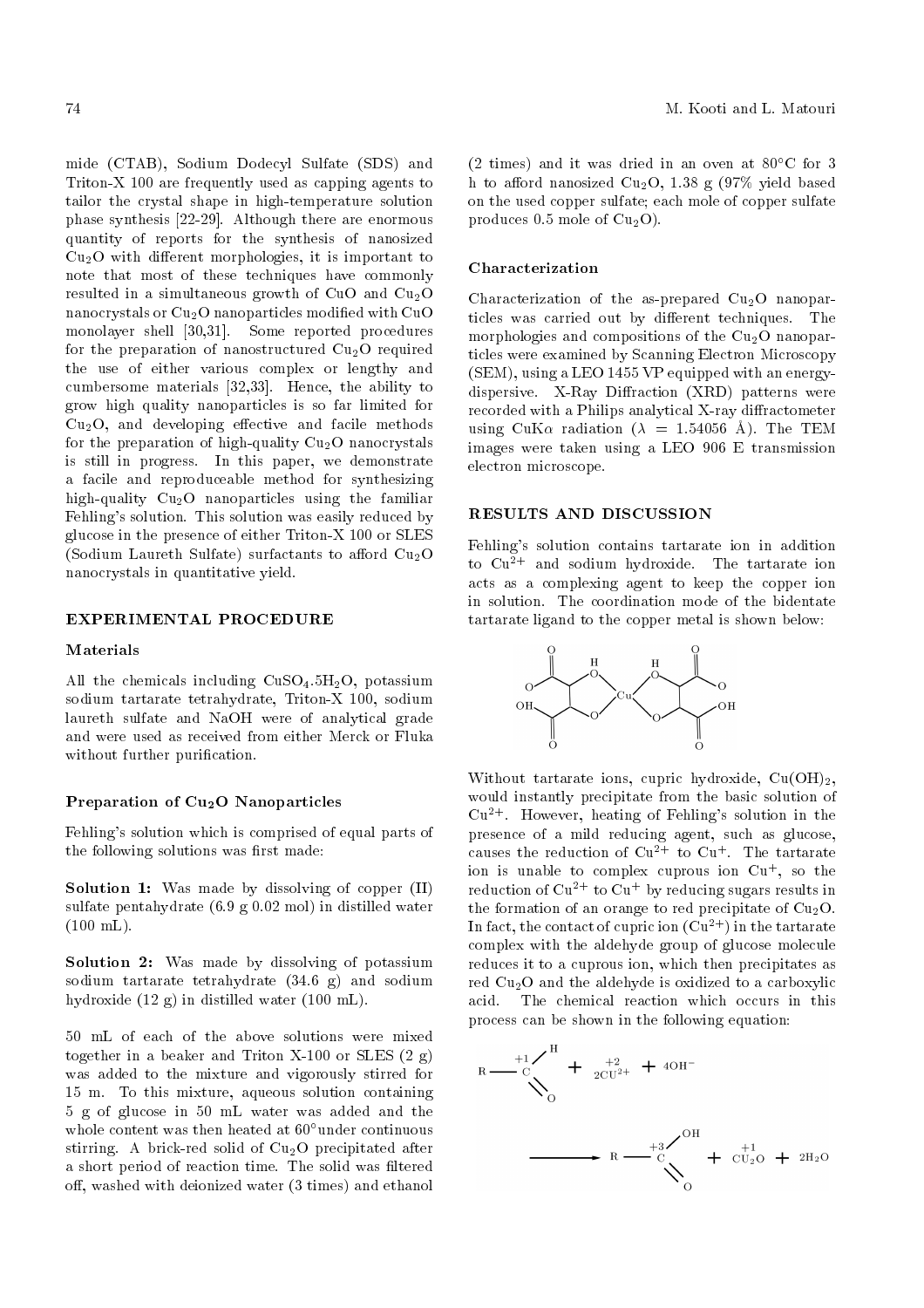In fact, the reduction of  $Cu^{2+}$  to  $Cu^{+}$  plays the main role first in this process and then  $Cu<sub>2</sub>O$  is generated through the hydrolysis of  $Cu<sup>+</sup>$  according to the following reactions [31]:

$$
Cu2+ + H2O \rightarrow CuOH + H+,
$$
  
2CuOH  $\rightarrow$  Cu<sub>2</sub>O + H<sub>2</sub>O.

Therefore, we took advantage of the ready reactivity of Fehling's solution with glucose to innovate a facile method for the synthesis of  $Cu<sub>2</sub>O$  nanoparticles using either Triton X-100 or SLES as surfactants to control the size of these particles. Using an excess of glucose will insure the complete conversion of  $Cu^{2+}$  to  $Cu_2O$ , but no further reduction of this cuprous oxide to copper metal was observed.

The surfactant-assisted method is an effective process to prepare size controllable nanocrystals which is simple, convenient and low cost route. Surfactant molecules may act as a growth controller, as well as an agglomeration inhibitor. This is done by forming a covering film on the newly formed particles to prevent their agglomeration [34].

In our procedure, the used surfactants, i.e. SLES and triton X-100, may act in the same manner to reduce the size of  $Cu<sub>2</sub>O$  nanoparticles. The procedure of preparing  $Cu<sub>2</sub>O$  nanoparticles has been repeated several times, and more or less the same product was obtained.

The crystal structure of the  $Cu<sub>2</sub>O$  product was confirmed by X-ray diffraction. An XRD pattern of the as-prepared nanosized  $Cu<sub>2</sub>O$  was given in Figure 1. The XRD spectrum contains five peaks that are clearly distinguishable. All of them can be perfectly indexed to crystalline  $Cu<sub>2</sub>O$  not only in peak position, but also in their relative intensity. The peak positions are in good agreement with those for Cu2O powder obtained from the International Center of Diffraction Data card



Figure 1. XRD patterns of  $Cu<sub>2</sub>O$  nanoparticles.

 $(JCPDS$  file no. 05-0667) confirming the formation of a single cubic phase  $Cu<sub>2</sub>O$  with a cuprite structure. The peaks with  $2\theta$  values of  $29.601^{\circ}$ ,  $36.521^{\circ}$ ,  $42.441^{\circ}$ ,  $61.541^{\circ}$ ,  $73.691^{\circ}$  and  $77.611^{\circ}$  correspond to the crystal planes of 110, 111, 200, 220, 311 and 222 of crystalline Cu2O, respectively. No characteristic peaks of Cu metal or CuO are observed in the XRD patterns, indicating that phase-pure cuprous oxide is readily obtained in the solution phase by reduction of Fehling's solution with glucose. The broadness of the peaks can be used to calculate crystallite size of  $Cu<sub>2</sub>O$  particles by using Debye-Scherrer formula [35]. The mean size of these particles was estimated to be about 20 and 30 nm for the used surfactant SLES and Triton X-100, respectively. The XRD spectra of both samples of  $Cu<sub>2</sub>O$  prepared in the presence of Triton X -100 or SLES are more or less the same, therefore only one XRD spectrum (the one which belongs to Triton X - 100) is shown in Figure 1.

Figure 2 represents the Transmission Electron Microscopy (TEM) images of the obtained  $Cu<sub>2</sub>O$ . TEM image of the  $Cu<sub>2</sub>O$  shows well dispersed roughly spherical particles. The mean sizes of  $Cu<sub>2</sub>O$  particles are about 33 nm and 35 nm for the surfactants SLES and Triton X-100, respectively. The size of Cu2O nanoparticles obtained from the TEM studies are in close agreement with those calculated from XRD diffraction patterns.

Scanning Electron Microscopy (SEM) was used to further identify the morphology of the as-synthesized  $Cu<sub>2</sub>O$ . As shown in Figure 3, the prepared cuprous oxide displays a lot of stacked spheres and semispheres with almost uniform diameters. It appears that theses spheres and semispheres have rough surfaces and may be composed of smaller nanoparticles.

EDX analysis was also used to determine the composition of the  $Cu<sub>2</sub>O$  nanoparticles. As seen in Figure 4, the EDX spectrum of the obtained  $Cu<sub>2</sub>O$ indicates the existence of only copper and oxygen elements.  $Cu<sub>2</sub>O$  indicates the existence of only copper and oxygen elements. Furthermore, according to the



Figure 2. TEM images of  $Cu<sub>2</sub>O$  nanoparticles obtained in the presence of (a) Triton-X 100 and (b) SLES.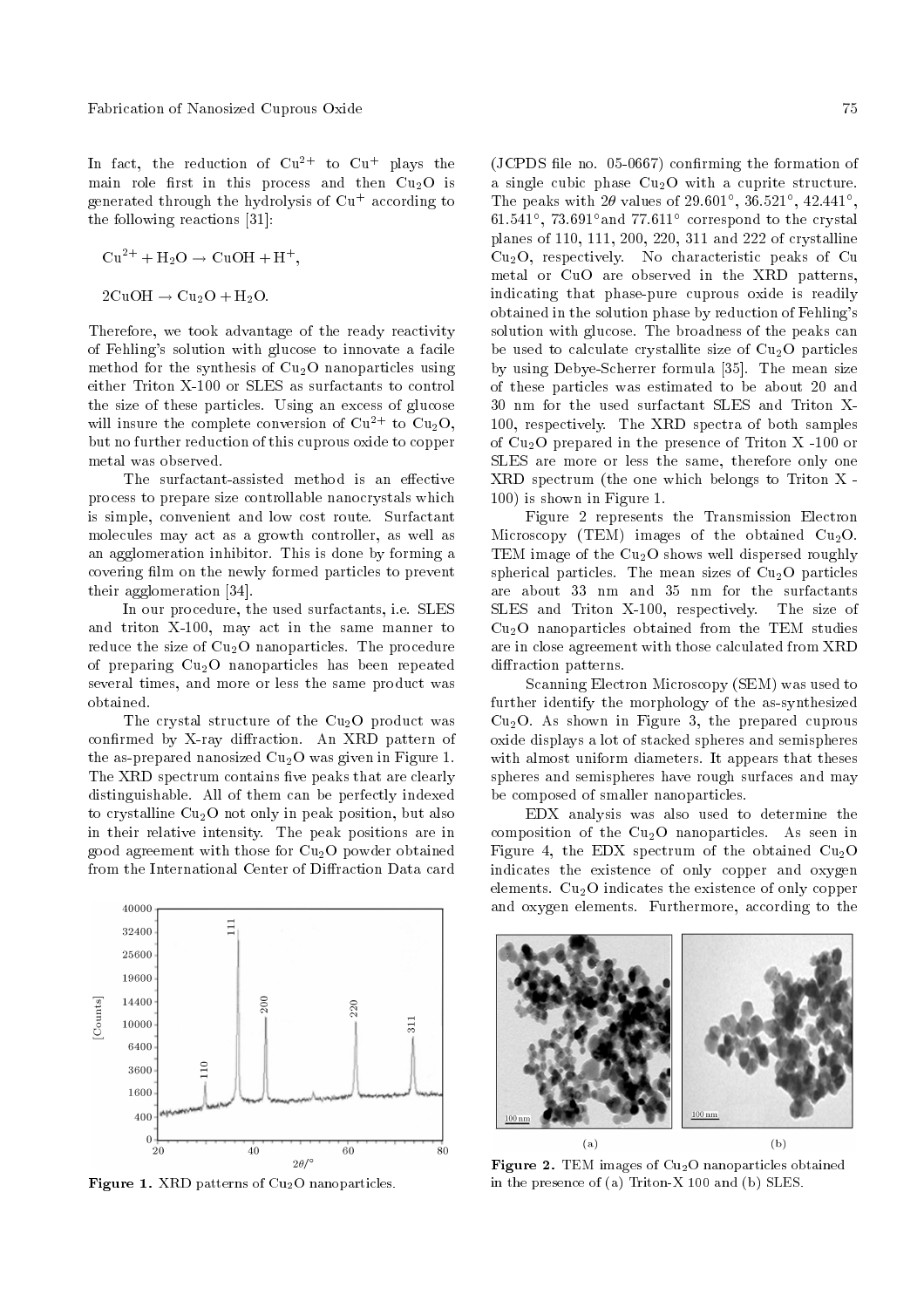

**Figure 3.** SEM images of as-prepared  $Cu<sub>2</sub>O$  in the presence of (a) Triton-X 100 and (b) SLES.



Figure 4. EDX spectrum of  $Cu<sub>2</sub>O$  nanoparticles.

EDX analysis results (see Table 1), the prepared nanoparticles are almost pure  $Cu<sub>2</sub>O$  with no Cu or CuO impurities.

As shown in Table 1, the elemental analysis of the as-synthesized cuprous oxide, using either Triton X-100 or SLES surfactants, is in a close consistence with the expected theoretical percentages of Cu and O elements in  $Cu<sub>2</sub>O$ .

The as-prepared nano cuprous oxide was further characterized by Fourier-transform infrared (FTIR) spectroscopy. This spectroscopy has long been utilized as a powerful tool to provide supplementary information on the nature of copper oxides [36,37]. The FTIR spectrum of the as-synthesized  $Cu<sub>2</sub>O$  in the wavenumber range  $400-1000$  cm<sup>-1</sup>, as shown in Fig-

Table 1. EDX elemental analysis of as-prepared  $Cu<sub>2</sub>O$ nanoparticles.

| <b>Elemental Analysis</b>           |        |            |
|-------------------------------------|--------|------------|
| Calculated: Cu: 88.82 %, O: 11.18 % |        |            |
| Experimental                        |        |            |
| Sample                              | $Cu$ % | $\Omega$ % |
| $Cu2O$ (Triton X-100)               | 88.76  | 11.24      |
| Cu <sub>2</sub> O(SLES)             | 88.62  | 11.38      |

ure 5, displays an absorption peak at around  $623\ \mathrm{cm^{-1}},$ which can be attributed to the Cu (I)-O vibration. This observation excludes the presence of any cupric oxide (CuO) impurity, since CuO exhibits three obvious absorption peaks at around 588, 534 and 480  $\mathrm{cm^{-1}},$ which can be assigned to the vibrations of Cu (II)-O bonds. The present FTIR spectrum in Figure 5 is well consistent with that of  $Cu<sub>2</sub>O$  reported in the previous literatures [38,39].

The obvious difference between the FTIR spectra of  $Cu<sub>2</sub>O$  and  $CuO$  can be explained on the bases of their geometry or coordination number and the electronic congurations of the cations. In its crystal lattice,  $Cu<sub>2</sub>O$  is connected to two oxygen atoms in a linear coordination, whereas CuO is linked with four oxygen atoms in a square planar geometry. Therefore, the Cu(I)-O bonds in Cu<sub>2</sub>O are stronger than Cu(II)-O bonds in CuO and this will clearly explain why the vibration of the Cu-O bond in  $Cu<sub>2</sub>O$  appears in higher frequencies than those of CuO. Moreover, the  $Cu<sup>+</sup>$  ion has a symmetrical  $d^{10}$  electronic configuration which leads to equivalent Cu-O bonds but this is not the case in CuO. The Cu<sup>2+</sup> cation in CuO has a  $d^9$  configuration which leads to Jahn-Teller distortion and different Cu-O bonds is expected. Consequently, the vibrations of these nonequivalent bonds in CuO appear in different frequencies; three peaks in the FTIR spectrum instead of one peak for  $Cu<sub>2</sub>O$ .

## **CONCLUSION**

In summary,  $Cu<sub>2</sub>O$  nanoparticles with diameters of about 30 nm have been successfully synthesized via reduction of Fehling's solution (an alkaline solution of copper sulfate and tartarate ions) by glucose in the presence of a surfactant. This method employed an inexpensive, easy control, reproducible and simple



Figure 5. FTIR of as-prepared fabricated  $Cu<sub>2</sub>O$ .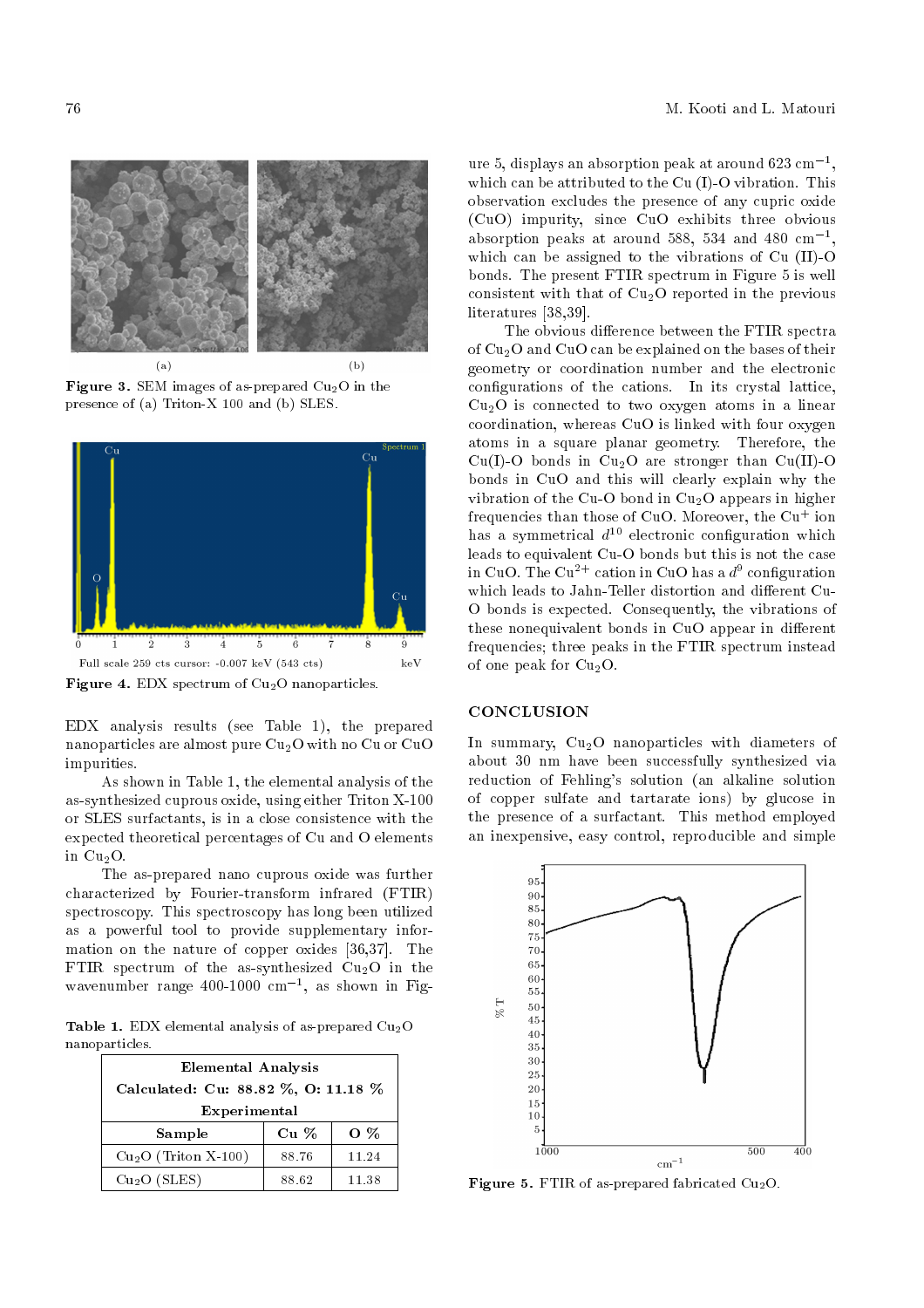Fabrication of Nanosized Cuprous Oxide 77

process for a large-scale synthesis of cuprous oxide nanoparticles. The as-prepared  $Cu<sub>2</sub>O$  nanoparticles were obtained with high purity and almost quantitative yield. The obtained  $Cu<sub>2</sub>O$  was characterized by XRD, TEM, SEM, EDX and FTIR techniques.

### ACKNOWLEDGMENT

The authors are grateful to the Research Council of Shahid Chamran University, Ahvaz, Iran, for the financial support of this research.

## REFERENCES

- 1. Jiang, P., Bertone, J.F. and Colvin, V.L. "Monodisperse colloids and their crystals", Science, 291, pp. 453-457 (2001).
- 2. Duan, X., Huang, Y. and Lieber, C.M. "Nanvolatile memory and programmable logic from molecule-gate nanowires", Nano Letters, 2(5), pp. 487- 490 (2002).
- 3. Jin, R., Cao, Y.W., Chad, A., Mirkin, C.A.K.L., Kelly, K.L., Schatz, G.C. and Zheng, J.G. \Photoinduced conversion of silver nanospheres to nanoprisms", Science, 294, pp. 1901-1903 (2001).
- 4. Xiong, R.Y., Wiley, B.J. and Xia, Y. "Nanocrystals with unconventional shapes: A class of promising catalysts", Angew. Chem. Int. Ed., 46(38), pp. 7157- 7159 (2007).
- 5. Wang, X., Zhuang, J., Peng, Q. and Li, Y. \Hydrothermal synthesis of rare-earth fluoride nanocrystals", *Inorg. Chem.*,  $45(17)$ , pp. 6661-6665 (2006).
- 6. Law, M., Goldberger, J. and Yang, P.D. "Semiconductor nanowires and nanotubes", Annu. Rev. Mater.  $Res.$ , 34, pp. 83-122 (2004).
- 7. Zhong, L.-S., Hu, J.- S., Liang, H.- P., Cao, A.-M., Song, W.-G. and Wan, L.-J. "Self-assembled 3D flowerlike iron oxide nanostructures and their application in water treatment", Adv. Mater., 18, pp. 2426-2431 (2006).
- 8. Xia, Y.N., Yang, P.D., Sun, Y.G., Wu, Y.Y., Mayers, B., Gates, B., Yin, Y.D., Kim, F. and Yan, H.Q. "One -dimensional nanostructures: Synthesis, characterization and applications", Adv. Mater., 15, pp. 353-289 (2003).
- 9. Zhang, H.G., Zhu, Q.S., Zhang, Y., Wang, Y., Zhao, L. and Yu, B. "One-pot synthesis and hierarchical assembly of hollow  $Cu<sub>2</sub>O$  microspheres with nanocrystalscomposed porous multishell and their gas-sensing properties", Adv. Funct. Mater., 17, pp. 2766-277 (2006).
- 10. Somasundaram, S., Chenthamarakshan, C.R.N., Tacconi, N.R. and Rajeshwar, K. \Photocatalytic production of hydrogen from electrodeposited p-Cu2O film and sacrificial electron donors", Int. J. Hydrogen Energy, 32, pp. 4661-4669  $(2007)$ .
- 11. Jang, J.L., Sun, Y., Watkins, B. and Ketterson, J.B. "Bound excitons in  $Cu<sub>2</sub>O$ : Efficient internal free exciton detector", Phys. Rev., B 74, pp. 235204-235211 (2006).
- 12. Ren, X., Chen, D. and Tang, F. "Shape -controlled synthesis of copper colloids with a simple chemical route", J. Phys. Chem., B 109, pp. 15803-15807  $(2005).$
- 13. de Jongh, P.E., Vanmaekelbergh, D. and Kelly, J.J. " $Cu<sub>2</sub>O$ : a catalyst for the photochemical decomposition of water?", Chem. Commun., pp. 1069-1070 (1999).
- 14. Musa, A.O., Akomolafe, T. and Carter, M.J. \Production of cuprous oxide, a solar cell material, by thermal oxidation and a study of its physical and electrical properties", Sol. Energy Mater. Sol. Cells, 51, pp. 305- 316 (1998).
- 15. Wu, W.T., Shi, L., Zhu, Q.R., Wang, Y.S., Xu, G.Y., Pang, W.M. and Lu, F. "Facile synthesis of  $Cu<sub>2</sub>O$ polyhedral micro/nanocrystals in aqueous solution of an amphiphilic polyvinylacetone", Chem. Lett., 35, pp. 574-580 (2006).
- 16. Ko, E.S., Choi, J.S., Okamoto, K., Tak, J.Y. and Lee, Y.S.  $\text{``Cu}_2\text{O}$  nanowires in an alumina template: electrochemical conditions for the synthesis and photoluminescence characteristics", Chem. Phys. Chem., 7, pp. 1505-1509 (2006).
- 17. Wang, Z., Wang, H., Wang, L. and Pan, L. "One-pot synthesis of single-crystalline  $Cu<sub>2</sub>O$  hollow nanocubes", J. Phys. Chem. Solids, 70, pp. 719-722 (2009).
- 18. Zhao, W., Fu, W., Yang, H., Tian, C., Ge, R., Wanga, C., Liu, Z., Zhang, Y. and Li, M. and Li, Y. "Shape-controlled synthesis of  $Cu<sub>2</sub>O$  microcrystals by electrochemical method", Appl. Surf. Sci., 256, pp. 2269-2275 (2010).
- 19. Zhang, Y., He, X.L., Li, J.P., Zhang, H.G. and Gao, X.G. "Gas-sensing properties of hollow and hierarchical copper oxide microspheres", Sens. Actuators, B 128, pp. 293-298 (2007).
- 20. Xu, Y.Y., Chen, D.R., Jiao, X.L. and Xue, K.Y. "Nanosized Cu<sub>2</sub>O/ PEG 400 composite hollow sphere with mesoporous shells", J. Phys. Chem., C 111, pp. 16284-16289 (2007).
- 21. Kuo, C.H., Chen, C.H. and Huang, M.H. "Seedmediated synthesis of monodispersed Cu2O nanocubes with five different size ranges from 40 to 420 nm",  $Adv.$ Funct. Mater., 17, pp. 3773-3780 (2007).
- 22. Cao, M.H., Hu, C.W., Wang, Y.H., Guo, Y.H., Guo, C.X. and Wang, E.B. "A controllable synthetic route to Cu, Cu2O and CuO nanotubes and nanorods", Chem. Commun., 15, pp. 1884-1885 (2003).
- 23. Lu, C.H., Qi, L.M., Yang, J.H., Wang, X.Y., Zhang, D.Y., Xie, J.L. and Ma, J.M. "One-pot synthesis of octahedral Cu2O nanocages via a catalytic solution route", Adv. Mater., 17, pp. 2562-2567 (2005).